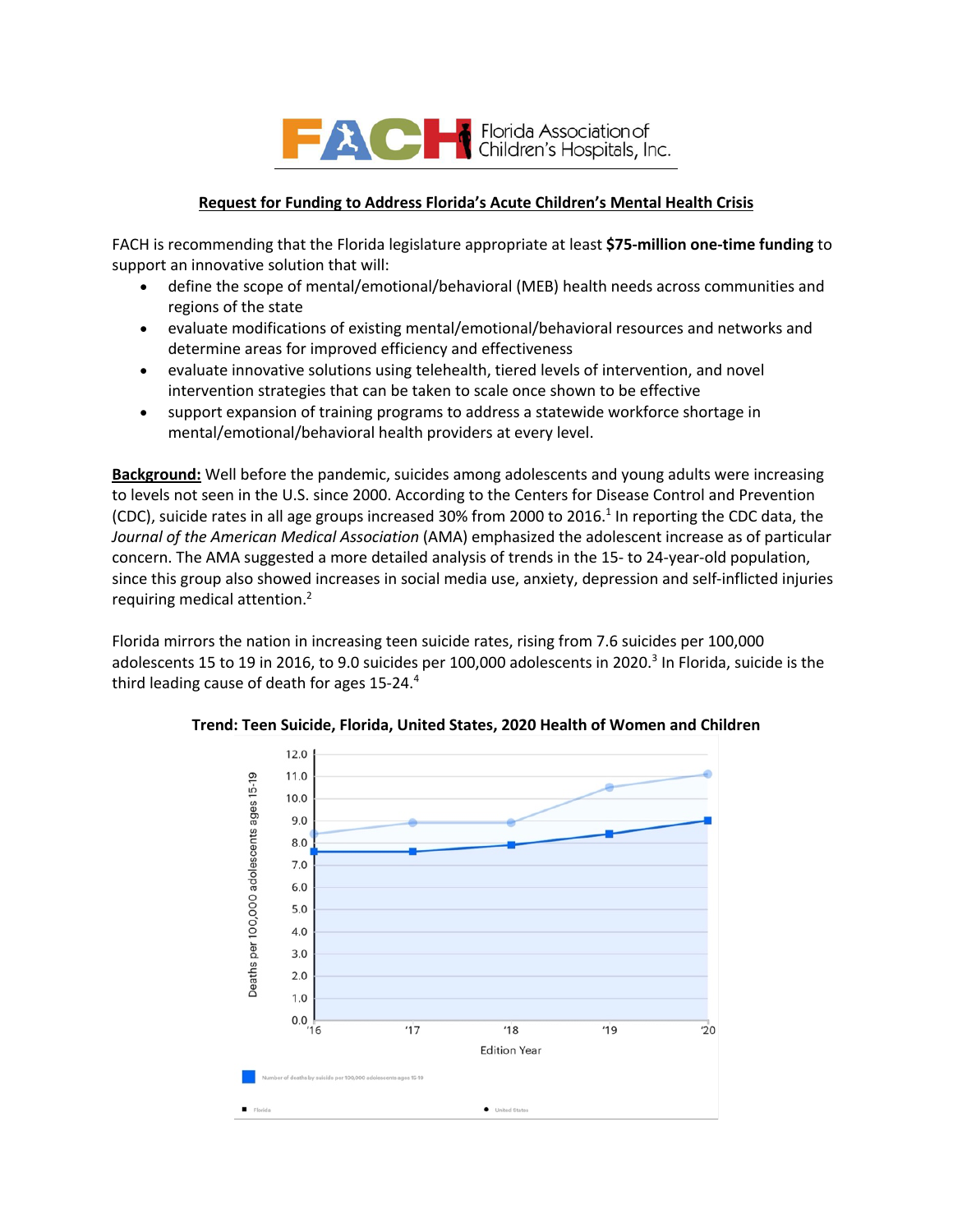Alarmed by this trend, the Florida Children & Youth Cabinet, chaired by Florida's First Lady Casey DeSantis, established in 2019 a single focus on teen suicide. "As the pandemic progressed over the course of 2020, gaining a full understanding of the increased mental toll caused by stress and isolation became increasingly important," she wrote in the introduction to the Cabinet's *2020 Annual Report*. 5 While the increase in suicides cannot be directly linked to the pandemic, there is an increasing amount of evidence that youth mental health dramatically worsened in 2020 and beyond. Data collected in September of 2021 show that 41% of Florida youth 18 to 24 reported they felt nervous, anxious or on edge for more than half of the days or nearly every day in the past two weeks.<sup>6</sup>

**The worsening youth mental health crisis:** For many children and families, what began as a public health emergency turned into a mental health crisis. The duration of the pandemic, isolation from friends and family, effects of parental stress and economic hardship, and loss of loved ones take their toll on children's mental health. "Our children lost critical aspects of the environment that support social and developmental function at one of the most important times in their lives," says Daniel Armstrong, Ph.D., president of the Florida Association of Children's Hospitals (FACH) and respected pediatric psychologist. The result is rising levels of anxiety and depression in youth, along with self-inflicted injuries – all strong risk factors for suicide.

On Dec. 7, 2021, citing mounting evidence of ongoing harm, U.S. Surgeon General Vivek H. Murthy issued a public health advisory on the mental health challenges confronting youth, a rare warning and call to action to address an emerging crisis exacerbated by the pandemic.

The Kids Count Data Center of the Annie E. Casey Foundation has documented worsening mental health in youth since April 2020. An analysis of Florida data from April 2020 to March 2021 shows that:

- One in 3 adults live in households with children birth to age 17 who felt nervous, anxious, or on edge for more than half of the days or nearly every day in the past seven days.
- One in 4 adults live in households with children birth to age 17 who felt down, depressed or hopeless for more than half of the days or nearly every day for the past week.
- One in 3 adults live in households with children birth to age 17 who delayed getting medical care because of the coronavirus pandemic in Florida.<sup>7</sup>

With reduced access to normal support systems, including pediatricians, many families have turned to children's hospitals' emergency departments for help. During 2020, the proportion of mental health visits among adolescents 12-17 increased 31% compared to 2019.<sup>8</sup> However, only 644 of Florida's 8,071 psychiatric beds are child and adolescent psychiatric beds.9

While parents have resorted to using emergency departments to assist with crisis mental health situations, clearly this is not a long-term solution. Once treated and/or stabilized, children are referred to community providers for ongoing care. In Florida, the wait for children's mental/behavioral health services can be as long as six to nine months, creating additional opportunities for a crisis to occur in the meantime.

**The solution that Florida lacks:** The obvious solution to this is a solid statewide system of mental, emotional and behavioral health services that supports children early, as well as during a crisis. Such a system provides early recognition of need and responsive care for children with mental and behavioral health needs; integrates mental health care with primary care services and strengthens care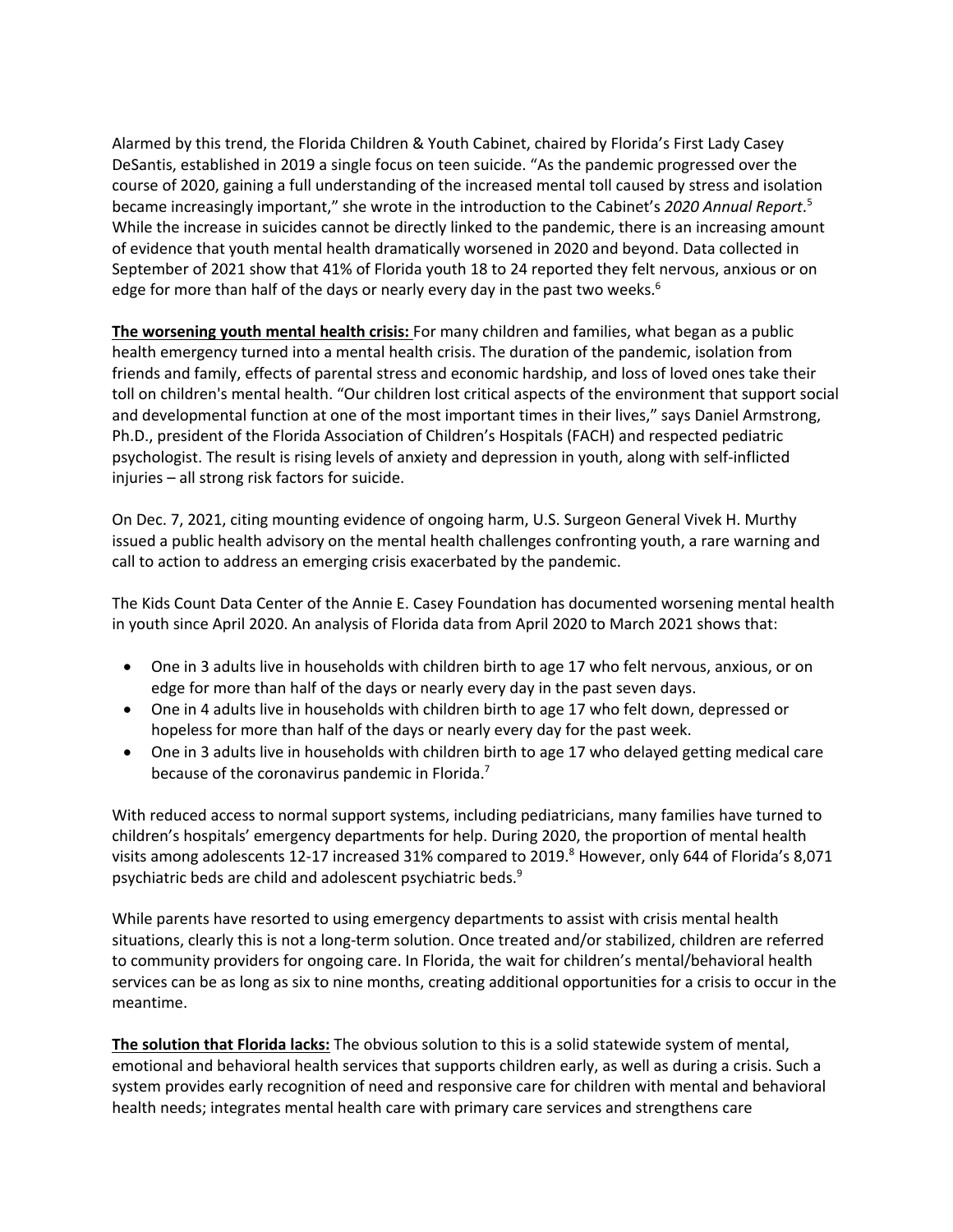coordination services; promotes access, especially for families and children distant from care sites; and coordinates and supports effective transitions from hospital and emergency care to resources in the community.

Florida has never had a-workable, ongoing plan for addressing the mental health needs of children and adolescents. Various institutions have developed plans, and there have been efforts to locally organize and coordinate efforts, but these have only had modest impact on a statewide basis. There never have been adequate resources or staffing, and there has been little coordination across institutions, locales, and provider types. For many years, clinical psychologists have specifically not been covered by Florida Medicaid. Efforts to integrate mental health into primary care have been limited and sporadic, and since mental health consults are often more lengthy than traditional medical care consults, difficult for primary care practices to sustain. The national shortage of child and adolescent psychiatrists, child clinical and pediatric psychologists, and most other child mental health experts has exacerbated the problem.

From 2007 to 2016, the number of child psychiatrists in the United States increased from 6,590 to 7,991, a 21.3% gain. The number of child psychiatrists per 100 000 children also grew from 8.01 to 9.75, a 21.7% increase. In Florida, the number of child psychiatrists grew from 5.9 per 100,000 children in 2007, to 10 per 100,000 children in 2017.<sup>10</sup> However, the Children's Hospital Association (CHA) estimates that the U.S. needs 47 child psychiatrists per 100,000 children and teens. Florida is significantly below this number, and that is concerning.



### **Practicing Child and Adolescent Psychiatrists (CAP) by FL County 2017 Rate per 100,000 children ages 0-17**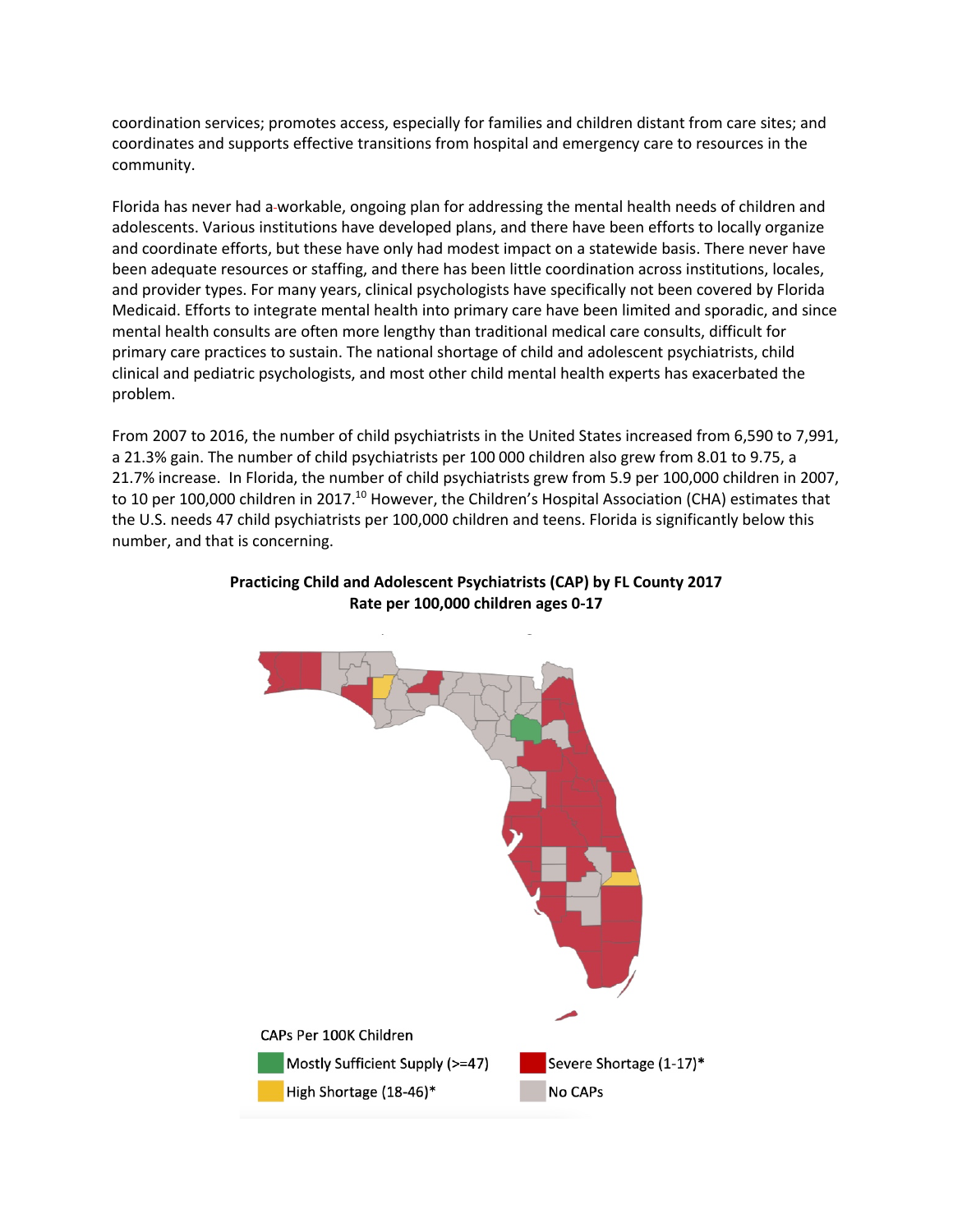Equally concerning is that a segment of the pediatric mental/emotional/behavioral workforce is only available to well-funded patients. Many general pediatricians and child psychiatrists don't take Medicaid, the nation's largest insurer of children, because of low payments. In Florida, 37% of children 18 and under (1.68-million) have only "public" health coverage, which includes at least one of the federal programs Medicare, Medicaid, and other medical assistance programs, VA Health Care, the Children's Health Insurance Program (CHIP), or individual state health plans, and no private coverage. Overall, 8% of Florida's children 18 and under (343,000) are without health insurance of any type.<sup>11</sup>

Florida's children's hospitals are the "deep end" of the pediatric mental/emotional/behavioral crisis, but the urgency of addressing the needs of our youth is recognized statewide. Research and data show that 1 in 7 teens nationwide have at least one treatable mental health disorder, but half of them do not receive needed treatment from a mental health professional.<sup>12</sup> Gaps and deficits in mental health services ultimately can lead to increased, preventable risk for these and other health conditions becoming worse later in life. In fact, the "savings" from inadequate children's mental health services clearly lead to far greater societal costs in the longer term. As a pure societal investment, Florida would reap solid returns by not only addressing the current crisis, but developing a continuum of care that includes prevention and timely access to treatment.

**Filling the gaps:** The pandemic has underscored the gaps in Florida's mental health system for children and youth. It also has revealed ways to address these gaps:

- $\Rightarrow$  *Improving pediatric mental/emotional/behavioral health infrastructure through:* 
	- o Timely access to services
	- o Expanded telehealth
	- o Additional outpatient crisis capacity and inpatient care
	- $\circ$  Adequate step-down, partial hospitalization and day programs to bridge inpatient and traditional outpatient/community-based setting

# $\Rightarrow$  Increasing the availability of mental health practitioners through:

- $\circ$  Training and development in children's hospitals, pediatric practices and clinics, and in related mental health disciplines providing pediatric behavioral health
- o Workforce development in disciplines such as pediatric and family counselors, pediatric social workers and care coordinators
- o Continuing education support for pediatricians, child and adolescent psychiatrists, psychiatric nurses, child and adolescent psychologists, advanced pediatric practice nurses, and physician's assistants
- $\circ$  Workforce loan forgiveness to expand the population of pediatric subspecialists and nonphysician mental health provides (e.g., psychiatric nurses, social workers, family therapists)

# **Florida's short- and longer-term solutions:**

It will require short-term investments to acutely ameliorate the pediatric mental/emotional/behavior health crisis now being experienced by our children's hospitals emergency departments and our families, AND a longer- term process to better understand the local and regional problems, to create structures to ask and answer problems, and a system to fund programs and analyze outcomes. The differences across communities, urban vs. rural settings, and to coordinate with local resources and institutions, will require targeted and varied approaches.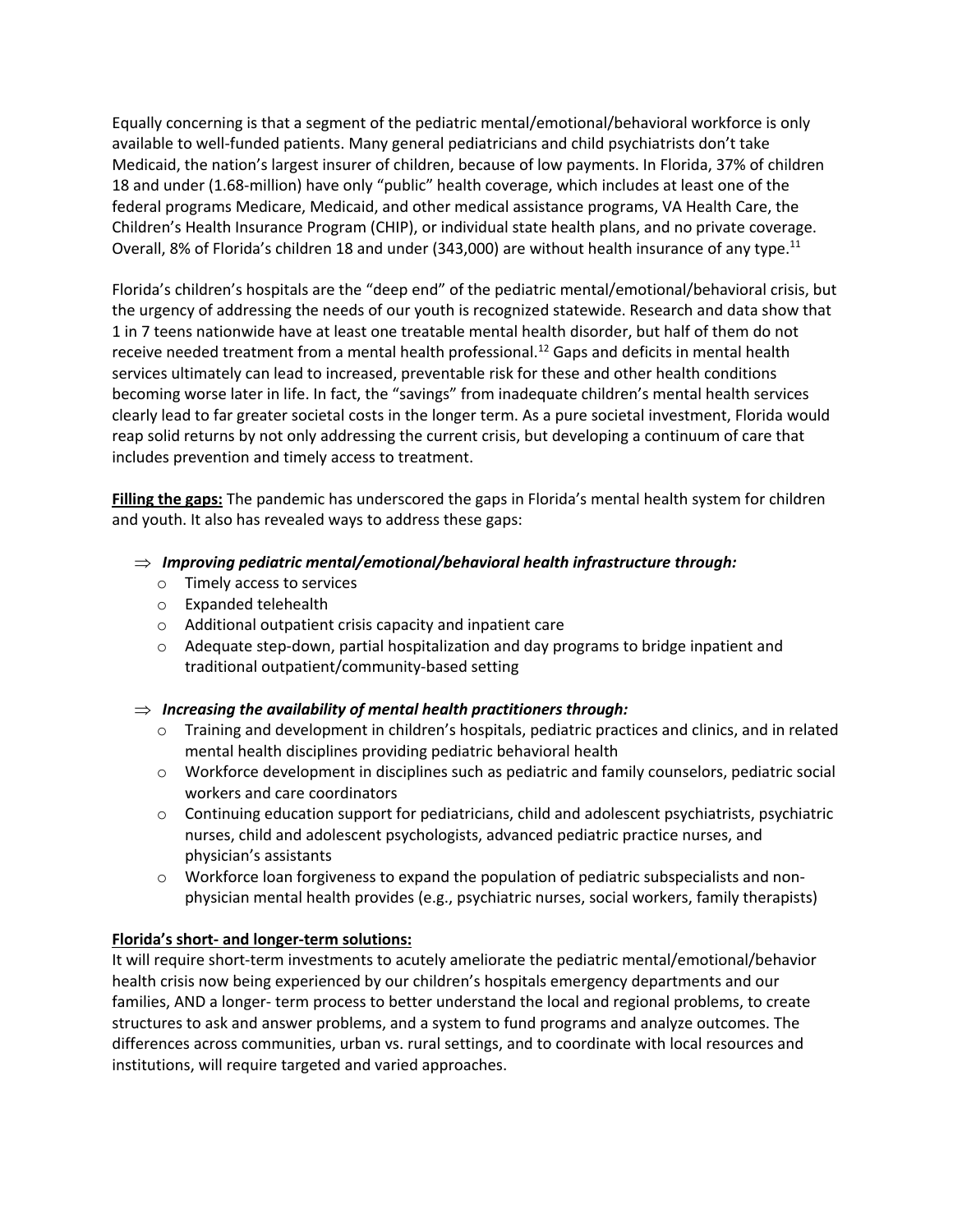### **Our request for legislative consideration:**

The Florida Association of Children's Hospitals (FACH) recommends that the Florida Legislature, in collaboration with the Executive Branch, address MBHS for children in Florida through a grand initiative that will provide the basis for sound policy-making and appropriations in the future.

Specifically, FACH recommends appropriation of at least \$75-million, using currently undesignated funds from the CARES Act, other Federal initiatives, and state surpluses, to support a grant program that will:

- (a) define the scope of MBHS needs across regions of the state,
- (b) evaluate modifications of existing MBHS resources and networks and determine areas for improved efficiency,
- (c) evaluate innovative solutions using telehealth, tiered levels of intervention, and novel intervention strategies that can be taken to scale once shown to be effective, and
- (d) support expansion of training programs to address a statewide workforce shortage in MBHS providers at every level.

We recommend that this program be administered by one of Florida's agencies in collaboration with other agencies involved in MBHS, that awards be subject to peer-review, and that the projects resulting from the initiative be funded for a minimum of three (3) years and maximum of five (5) years. The Biomedical Research Advisory Council (BRAC) is already in place and could be designated for this purpose.

FACH further recommends that a statewide Pediatric Mental and Behavioral Health Advisory Council be created with broad representation, similar to the Florida Genetic and Newborn Screening Advisory Council (GNSAC).

There are a variety of federal funding sources that the Legislature could authorize to be utilized for this purpose. These funds will help support and expand access to broaden the continuum of children's mental health services these hospitals provide, enabling them to train and recruit mental health professionals, train primary care providers and schools to identify and address mental health issues among their patients and students, cover fixed costs associated with construction to increase access to children's mental health services, provide prevention and early intervention services that support healthy child development and treat early behavioral health problems, increase mental health supports for children with complex medical conditions, and build out telehealth infrastructure/broadband to increase access to mental health services for our states children as well as providing access for other services.

Depending on individual hospital and community needs, examples of types of proposals that may emerge from this program include:

- 1. *Infrastructure development*. Florida allows hospitals flexibility in psych beds to allow reimbursement as patients are stabilized. The build-out of additional psych beds is also needed in many communities. Short term non-recurring infrastructure dollars could be used for this effort as well as to support the addition of step-down services and crisis stabilization units.
- 2. *Evaluation and expansion of effective telehealth services.* Florida allows for the flexibility of telehealth services with appropriate reimbursement. While it might seem counterintuitive,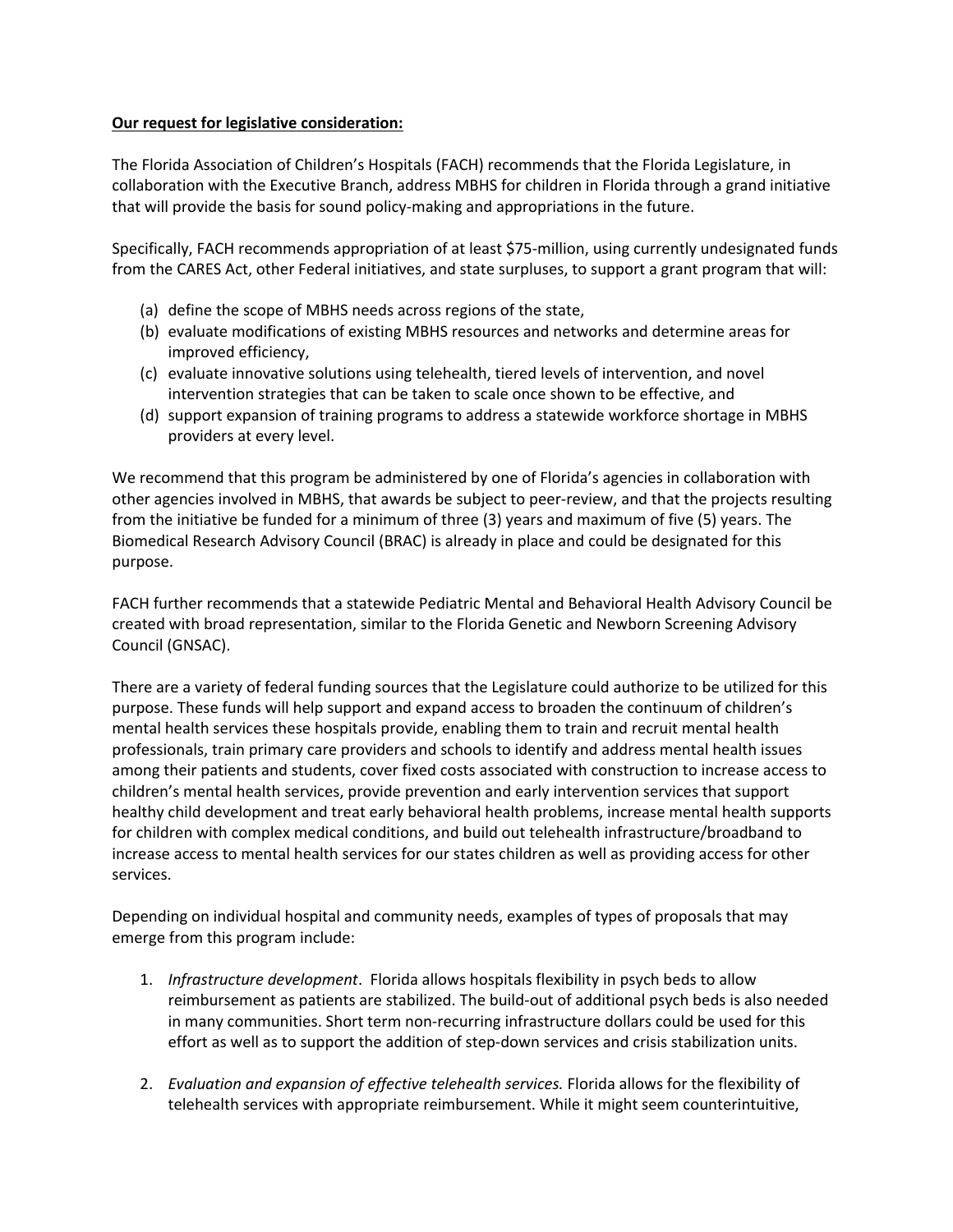remote therapy has improved engagement, mitigated symptoms and reduced repeated hospitalizations among an especially vulnerable population of teens and young adults, according to a joint study by the Tulane University School of Medicine and the Tulane School of Social Work.<sup>13</sup> The study began in March 2020 at the Early Psychosis Intervention Clinic in New Orleans (EPIC-NOLA).

- 3. *Elimination of barriers to access.* Researchers attribute the success of virtual treatment largely to the elimination of transportation as a barrier to clinical care. They also noted that telehealth enabled clinicians to learn more about patients, meet family members, get to know patients' physical environments and observe patients' moods in their home settings. And, no surprise, youth tend to be more comfortable with telehealth services.
- 4. *Expansion of effective services in the school setting.* The Florida Children & Youth Cabinet also has noted the effectiveness of telehealth services at Florida's universities and in the K-12 school system. In addition, T-Mobile is working with the Florida Department of Education (FDOE) to connect 632,000 households with the most need to the internet in the next five years. The project is an application-based process and T-Mobile is currently accepting applications from schools. The FDOE also has partnered with the Florida Department of Children and Families (DCF) to provide nearly 1,000 devices to children in foster care.
- 5. *Acute, crisis care models.* Florida implements a hotline for both crisis intervention and resource and referral.
- 6. *Statewide needs and resource assessment*. Statewide assessment provides solid data on staffing and capacity issues that leads to a comprehensive plan to address service needs. Solving the workforce shortages will take a longer-term effort. However, some immediate options are: recruitment incentives, including loan forgiveness, and training "extenders" in some mental health assessments and interventions.
- 7. *Innovative models of training for workforce expansion.* Florida expands mental health training programs, and develops and implements residencies and fellowships to increase the workforce. Increasing the child mental/behavioral health workforce – including licensed clinical child and adolescent psychologists, pediatric psychologists, pediatric neuropsychologists, and developmental and behavioral pediatricians - would help address the shortage in Florida. Additionally, the state can expand capacity by recruiting service extenders, such as child psychiatric nurses, Licensed Clinical Mental Health Counselors and Licensed Clinical Social Workers. Creating a network of pediatric-specific practitioners would make mental health services available when a child is most in need and minimize the onerous wait times families now experience trying to access these services, especially if linked to a robust telehealth system reaching underserved areas such as Florida's panhandle.

# **Advisory Council**

In addition, FACH recommends that the Legislature directs the appropriate agency/interagency entity to establish an advisory group to create a Florida Pediatric Mental Health Advisory Council. This Council could help advise on the issues that will need to be addressed, as well as provide some coordination and oversight. Any recommendations by the Council would require the approval of DOH and Legislative funding. Our experience with the Newborn Screening for Genetic Diseases program is an example of a